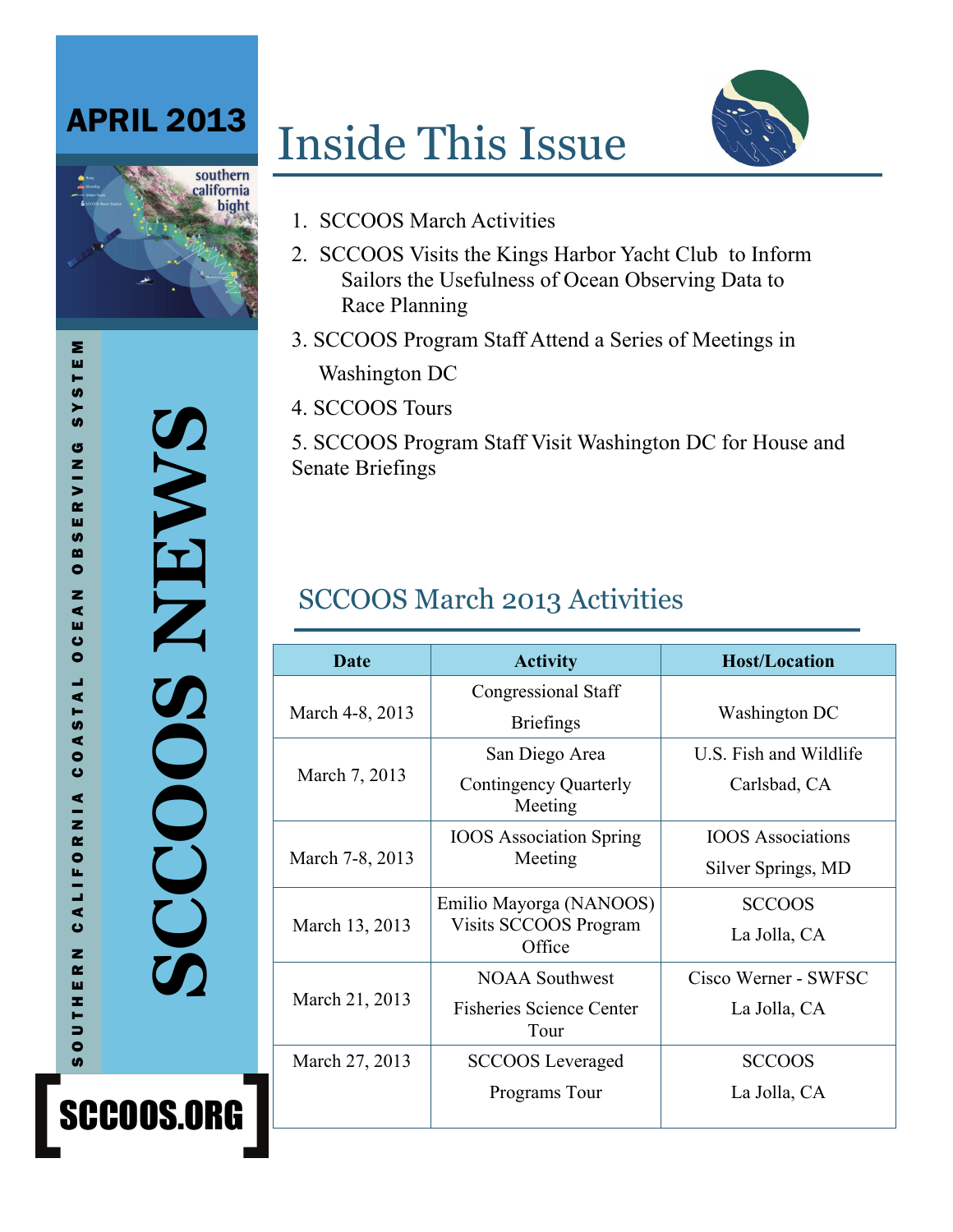#### SCCOOS Presents to Kings Harbor Yacht Club in Redondo Beach, California

 On March 21st, Danielle Williams, SCCOOS program coordinator went to Redondo Beach at the request of the Kings Harbor Yacht Club for a presentation. It was entitled, "How to use ocean observing data for race planning". The data that was focused on was High Frequency Radar derived surface currents, wind forecasting, waves, and CDIP's experimental swell model. In addition, with the 2005 Redondo Beach fish kill in recent memory, this group was interested in HABs monitoring and prediction. Therefore, extra time was devoted to understanding why this occurred and how to access HABs news on the SCCOOS site. KHYC's beautiful location and warm welcome was much appreciated.



#### SCCOOS Program Staff attend a Series of Meetings in Washington DC

SCCOOS staff visited an extremely snow covered Capitol Hill in March. Despite the cold weather, Julie Thomas, Chris Cohen, and Libe Washburn were able to attend a series of ocean observing-related meetings.

IOOS Association Board Meeting

- The primary goal of this meeting was to enhance the communication and coordination within IOOS to understand the effectiveness of efforts, identify gaps, and outline roles and responsibilities.

Regional IOOS Spring Meeting at the IOOS program office in Silver Springs, Maryland covered a wide variety of topics.

- National Ocean Service updates from Director, Holly Bamford

- Discussion between the IOOS Program Office and the Region occurred regarding joint planning on topics such as modeling, subsurface monitoring, and extreme risks and storms. Joint planning discussion regarding modeling, subsurface monitoring, and extreme risks and storms.

- Partnerships discussion between US IOOS, NDBC, and CO-OPS
- Biodiversity and ecological forecasting
- Ocean acidification (OA) partnerships with NOAA OA program

Thanks to all for participating in such a successful and efficient meeting!!